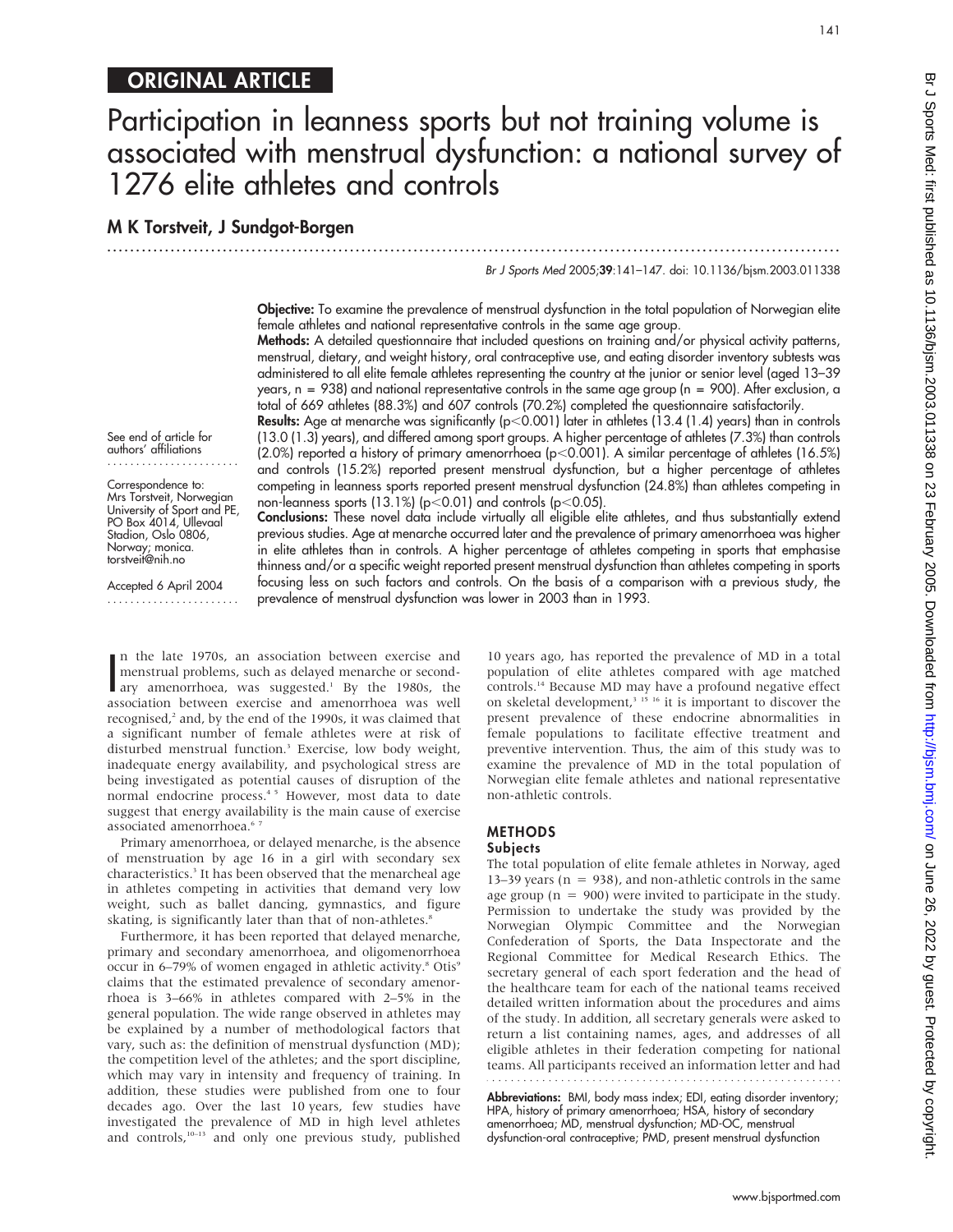

Figure 1 Flow chart showing selection of athlete and control samples based on questionnaire mailing, exclusion process, and questionnaire response. \*Because they were representing teams in other countries or were travelling. \*\*Because of problems finding their addresses. +Seventy six athletes had ended their career, 35 did not compete at the national level, 15 were injured, eight were pregnant and did not plan to continue their athletic career after the delivery, five were older than 39 years of age, nine did not complete the questionnaire satisfactorily, and one athlete competed in two different sport groups. ++Nine did not understand the Norwegian language, and three were severely ill and were unable to fill in the questionnaire.

to complete a written consent form. Parents of responders younger than 18 years old had the opportunity to refuse participation on behalf of their child, and written parental consent was required for responders younger than 16.

We defined an elite athlete as one who qualified for the national team at the junior or senior level, or who was a member of a recruiting squad for that team. The athletes had to be 13–39 years old. Exclusion criteria included: pregnancy with a subsequent plan to discontinue the athletic career after delivery; severe injury which had prevented the athlete from training for more than three months; participation in two different sport groups.

The athletes represented 66 different sports/events. For parts of the analysis, these sports/events were divided into different sport groups: technical  $(G_1)$ , endurance  $(G_2)$ , aesthetic  $(G_3)$ , weight class  $(G_4)$ , ball game  $(G_5)$ , power

 $(G_6)$ , and anti-gravitation  $(G_7)$  sports.<sup>14 17</sup> Furthermore, for parts of the analysis and in accordance with previous research,<sup>18</sup> the seven different sport groups were divided into leanness sports ( $G_2$ ,  $G_3$ ,  $G_4$  and  $G_7$ ) and non-leanness sports  $(G_1, G_5 \text{ and } G_6).$ 

A bureau of statistics picked a randomly selected sample of controls  $(n = 900)$  from the whole female population of Norway aged 13–39 years. Every county was represented, and an approximate identical percentage age and geographical distribution in relation to the total population was calculated. Exclusion criteria included severe illness and unfamiliarity with the Norwegian language, which would lead to problems answering the questionnaire.

#### Assessment procedures

A questionnaire including a battery of assessment questions was sent to each of the 938 eligible athletes and 900 eligible controls. Figure 1 shows a flow chart of questionnaire mailing and response. None of the controls competed in sports for a national team, and thus they were classified as non-athletic controls.

In addition to questions on menstrual history, oral contraceptive use, and pregnancy, subtests of the eating disorder inventory  $(EDI)^{14}$ <sup>19 20</sup> and questions on weight history, training history, training time and physical activity patterns, dietary history, nutritional habits, possible eating disorders, and injury history were included.

## Menstrual dysfunction (MD)

Eumenorrhoea can be defined as regular menstrual cycles ranging from  $26$  to  $32$  days.<sup>21</sup> In this study, primary amenorrhoea was defined as the absence of menarche by the age of 16, and secondary amenorrhoea as the absence of three or more consecutive menstrual cycles after menarche and outside pregnancy. Furthermore, we defined oligomenorrhoea as menstrual cycles of 35 days or more, and short luteal phase as a menstrual cycle of less than 22 days. Primary amenorrhoea, secondary amenorrhoea, oligomenorrhoea, and short luteal phase were all defined as MD. If present primary amenorrhoea, secondary amenorrhoea, oligomenorrhoea, or short luteal phase were reported, the subject was diagnosed with present menstrual dysfunction (PMD). In addition, a lifetime prevalence of primary and secondary amenorrhoea was reported, and in this study described as a history of primary amenorrhoea (HPA) or secondary amenorrhoea (HSA).

The oral contraceptive users (269 athletes and 167 controls) and those younger than 16 years (59 athletes and 61 controls) were excluded from the analyses related to PMD.

|                                      | N   | Age (years)     | Weight (kg)               | Height (cm)      | BMI $(kq/m^2)$   | Age at menarche<br>(years) |
|--------------------------------------|-----|-----------------|---------------------------|------------------|------------------|----------------------------|
| Technical $(G_1)^*$                  | 90  | 22.5(5.7)       | 64.6 (9.2)                | 169.5(5.5)       | 22.4(2.8)        | 13.3(1.6)                  |
| Endurance $(G2)$ +                   | 113 | 22.3(6.3)       | 58.4 $(6.4)^\circ$        | 168.6 (5.6)      | 20.5 $(1.8)^{b}$ | $13.8(1.5)^c$              |
| Aesthetic $(G_3)$ +                  | 65  | $17.3 (4.6)^d$  | 51.5 $(7.4)$ <sup>e</sup> | $162.4(6.8)^e$   | $19.5(2.0)^t$    | 14.0 $(1.4)^{9}$           |
| Weight class $(G_4)$ <sup>+</sup>    | 35  | 24.3 $(5.6)^h$  | 63.4(8.6)                 | 167.3(6.2)       | 22.8(3.3)        | $12.7(1.6)^{i}$            |
| Ball game $(G_5)^*$                  | 308 | 21.0(4.6)       | 64.4(7.8)                 | $170.8(6.5)^{k}$ | 22.0(2.0)        | 13.3(1.4)                  |
| Power $(GA)^*$                       | 40  | 21.5(3.8)       | 62.9(5.8)                 | 168.9 (5.0)      | 22.1(2.0)        | 13.9(1.6)                  |
| Anti-gravitation $(G7)$ <sup>+</sup> | 18  | 21.4(5.4)       | 58.3(7.3)                 | 168.9 (6.7)      | 20.4(1.5)        | 13.3(1.2)                  |
| All athletes                         | 669 | $21.3(5.3)^{k}$ | 61.8 $(8.7)^{k}$          | $169.1(6.6)^{k}$ | 21.6 $(2.4)^k$   | $13.4(1.4)^{k}$            |
| Controls                             | 607 | 27.3(8.0)       | 65.8 (12.9)               | 167.6 (6.0)      | 23.4(4.3)        | 13.0(1.3)                  |

Values are mean (SD).<br>\*Non-leanness sports, †Leanness sports.

\*Non-leanness sports. †Leanness sports.<br>"p<0.001 compared with G<sub>1</sub>, G<sub>5</sub> and G<sub>6</sub> and p = 0.002 compared with G<sub>4</sub>; <sup>b</sup>p<0.001 compared with G<sub>1</sub>, G<sub>4</sub>, G<sub>5</sub> and G<sub>6</sub>; <sup>c</sup>p<0.001 compared with G<sub>4</sub>;<br>"p<0.001 compared wit p<0.001 compared with G<sub>2</sub> , G<sub>3</sub> and G<sub>6</sub>; <sup>i</sup>p<0.001 compared with G<sub>5</sub>; <sup>k</sup>p<0.001 compared with controls.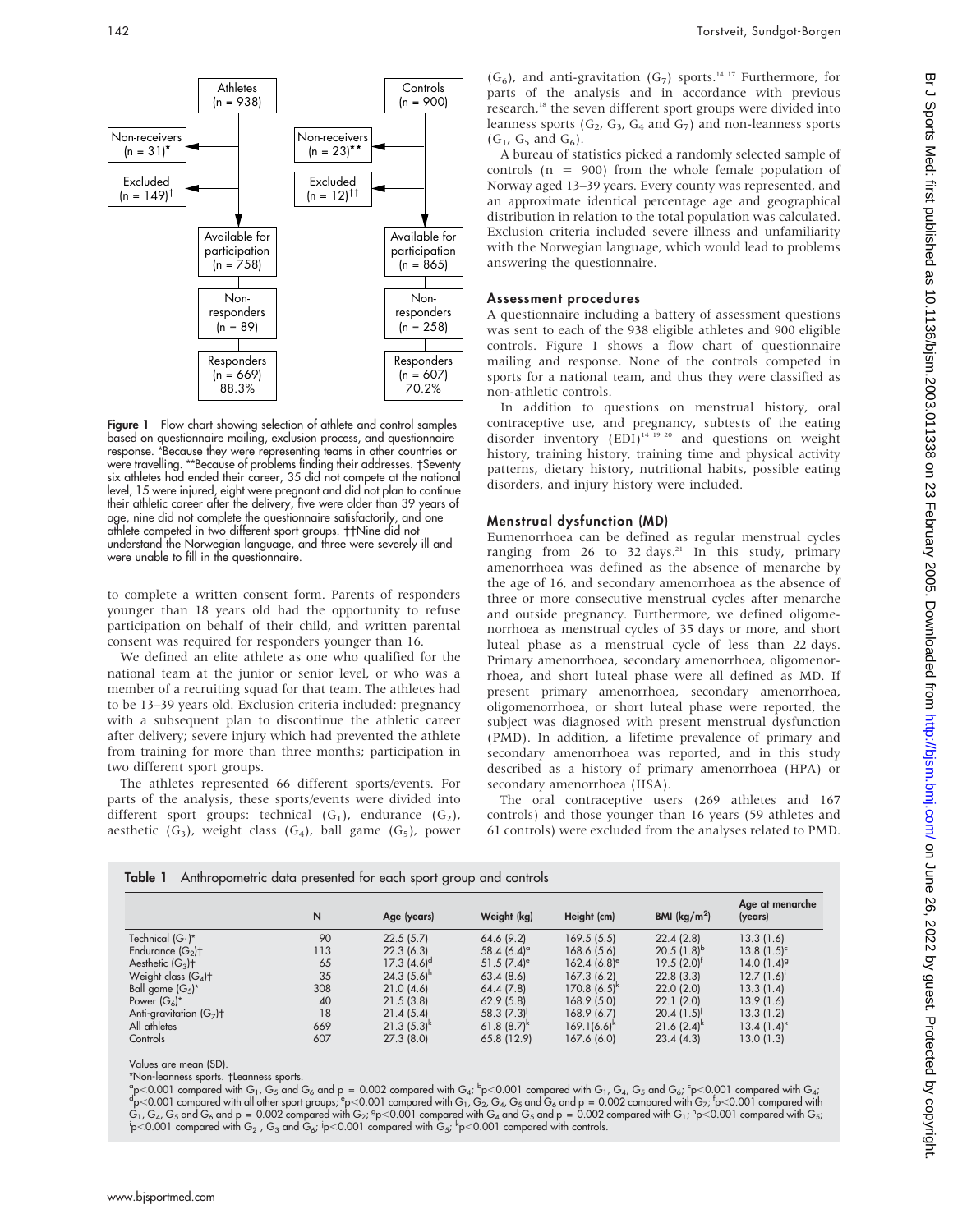| I<br>$\sim$ |  |
|-------------|--|
|             |  |

|            | $G_1$ (n = 84) | $G_2$ (n = 104)           | $G_3$ (n = 32)                                                                                                                                          |             | $G_4$ (n = 35) $G_5$ (n = 302) | $G_6$ (n = 40) | $G_7$ (n = 17) | $ATH (n = 614)$                       | $CON (n = 546)$ |
|------------|----------------|---------------------------|---------------------------------------------------------------------------------------------------------------------------------------------------------|-------------|--------------------------------|----------------|----------------|---------------------------------------|-----------------|
| <b>HPA</b> | 1.2<br>16.7    | 10.6<br>30.9 <sup>a</sup> | $21.9^{\circ}$<br>34.5                                                                                                                                  | 8.6<br>23.5 | 6.0<br>12.8                    | 10.0<br>12.8   | 5.9<br>17.6    | 7.3 <sup>b</sup><br>18.2 <sup>c</sup> | 2.0<br>13.5     |
| <b>HSA</b> |                |                           | Data are given as valid percentage—that is, the percentage of cases having HPA/HSA when only cases without missing values are considered. Those younger |             |                                |                |                |                                       |                 |

However, subjects who reported that they used oral contraceptives to restore their menstrual cycle were identified as the menstrual dysfunction-oral contraceptive (MD-OC) group. When subjects with HPA or HSA were analysed, only those younger than 16 were excluded. For parts of the analysis, the participants were divided into three different age groups: 13– 19, 20–29, and 30–39 years.

#### Training volume

Total training was defined as the total hours of training a week for the athletes (presented as a mean of the training and competition period during the previous year). Amount of physical activity among the controls was defined as the total hours of physical activity a week including physical education lessons, recreational sports, and active daily living like walking. This value was calculated on the basis of questions about type of physical activity, frequency, and duration during the previous year. For parts of the analysis, the athletes and controls were divided into quartiles based on their physical activity level.

#### Statistical analysis

All analyses were performed using SPSS software, version 11.0 (SPSS, Evanstron, Illinois, USA). Results are expressed as mean (SD) or 95% confidence interval (CI). Comparisons between athletes and controls, leanness and non-leanness sports, the different age groups, and the physical activity quartiles were carried out using two sample Student's t test



**Figure 2** Percentage of athletes separated into leanness ( $n = 105$ ) and non-leanness sports (n = 229) and controls (n = 375) reporting present menstrual dysfunction (PMD) (mean and 95% confidence interval). Oral contraceptive users and those younger than 16 were excluded. PSA, Present secondary amenorrhoea; Oligo, oligomenorrhoea; SLF, short luteal phase. Each responder could report more than one type of MD, but was only counted as one in the PMD group. Therefore the percentage of secondary amenorrhoea, oligomenorrhoea, short luteal phase, and primary amenorrhoea (n = 1, not shown in the figure) is more than 100%.  $\gamma$  p < 0.01 compared with non-leanness;  $\gamma$  = 0.05 compared with controls.

for continuous data, and  $\chi^2$  test for categorical data. Fisher's exact test was carried out when the cells had expected counts of less than five. Differences were considered significant for p values equal to or less than 5. A power function analysis was conducted. Assuming the prevalence of PMD to be 15%, the size of the study has a power of 90% to detect a difference in prevalence of PMD between athletes and controls of at least 7% at the 5% significance level. Comparisons between the sport groups were carried out using non-parametric tests (Kruskal-Wallis test and Mann-Whitney test) for continuous data, and  $\chi^2$  test for categorical data. All tests were two tailed. In order to prevent type I error, the Bonferroni method of adjustment was used when describing differences between the seven sports groups. For these multiple comparisons, the significance level was adjusted by dividing the conventional 0.05 level by the number of t tests  $(n = 21)$  per variable. Seven groups were to be compared, two by two, and from combinatorial mathematics you have 7 over 2 = 21 unordered comparisons. Therefore, the actual significance level for each of these multiple comparisons was equal to or less than 0.002. Only significant differences at or below this level are shown in the results. Binary logistic regression analysis was carried out to investigate the relation between PMD and a set of risk factors, including adjustments for differences in age and body mass index (BMI) between athletes and controls.

# RESULTS

## Subject characteristics

The athletes were younger and reported lower BMI values than the controls ( $p<0.001$ ). The BMI was still lower in athletes than in controls after adjustment for age  $(p<0.001)$ . Athletes competing in aesthetic sports were younger, and had lower height and weight than all other sport groups  $(p<0.002)$  (table 1).

No age difference between athletes competing in leanness sports and non-leanness sports was found (21.1 (6.2) years and 21.4 (4.8) years respectively). Athletes competing in leanness sports had a significantly  $(p<0.001)$  lower weight  $(57.2 \, (8.1) \text{ kg})$  and BMI  $(20.5 \, (2.4) \, \text{kg/m}^2)$  than those competing in non-leanness sports (64.3 (7.9) kg and 22.1  $(2.2)$  kg/m<sup>2</sup>).

#### Training volume

The athletes trained on average 13.2 (5.2) hours a week. Athletes competing in aesthetic sports reported the highest training volume (16.7 (5.7) hours), followed by athletes competing in power (14.7 (4.4) hours), technical (14.5 (6.2) hours), weight class (14.0 (4.4) hours), endurance (13.0 (4.4) hours), anti-gravitation (12.9 (4.1) hours), and ball game (11.8 (4.7) hours) sports. The controls reported being physically active 5.3 (5.3) hours a week.

#### Oral contraceptives

A higher percentage of athletes (40.2%) than controls (27.5%) reported present use of oral contraceptives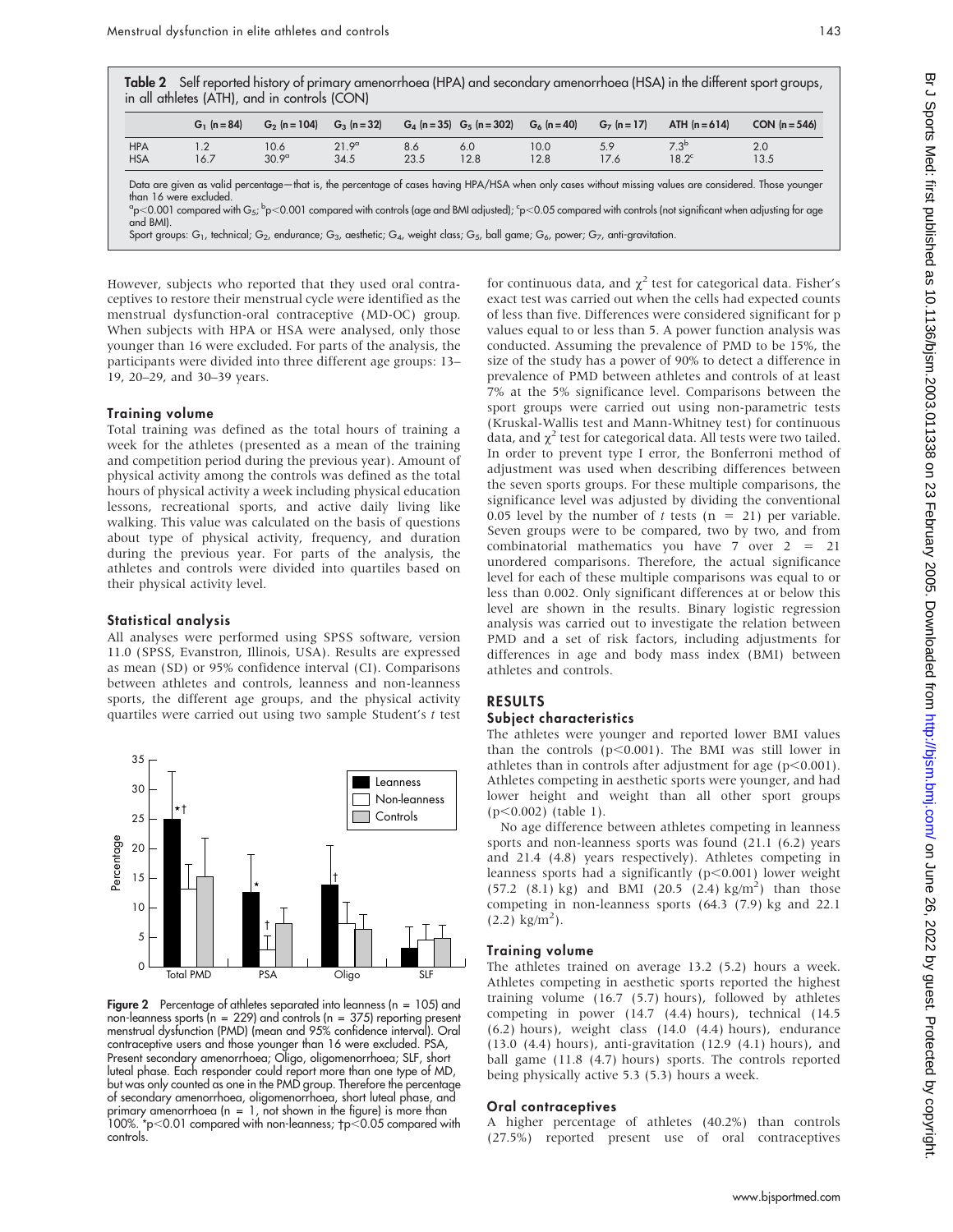| Present menstrual dysfunction in athletes in different sport groups, in all athletes, and in controls (CON)<br>Table 3 |                                                                                                                                                                                                                                                              |                |                |                 |                |               |                 |                 |  |
|------------------------------------------------------------------------------------------------------------------------|--------------------------------------------------------------------------------------------------------------------------------------------------------------------------------------------------------------------------------------------------------------|----------------|----------------|-----------------|----------------|---------------|-----------------|-----------------|--|
| $G_1$ (n = 52)                                                                                                         | $G_2$ (n = 59)                                                                                                                                                                                                                                               | $G_3$ (n = 20) | $G_4$ (n = 17) | $G_5$ (n = 158) | $G_6$ (n = 19) | $G_7$ (n = 9) | $ATH (n = 334)$ | $CON (n = 375)$ |  |
| 7(13.5)                                                                                                                | 18(30.5)                                                                                                                                                                                                                                                     | 6(30.0)        | 1(5.9)         | 20(12.7)        | 3(15.8)        | 1(11.1)       | 55 (16.5)       | 57 (15.2)       |  |
|                                                                                                                        | Data are given as numbers (%). Oral contraceptive users and those younger than 16 were excluded.<br>Sport groups: $G_1$ , technical; $G_2$ , endurance; $G_3$ , aesthetic; $G_4$ , weight class; $G_5$ , ball game; $G_6$ , power; $G_7$ , anti-gravitation. |                |                |                 |                |               |                 |                 |  |

 $(p<0.001)$ . The difference was still significant  $(p<0.001)$ after adjustment for age and BMI. Twenty one percent  $(n = 57)$  and 18%  $(n = 30)$  of these athletes and controls respectively reported that they used oral contraceptives to restore their menstrual cycle (MD-OC group). There were no significant differences between the MD-OC groups, nor after adjustment for age and BMI. A higher percentage of controls (64.2%) than athletes (32.8%) reported previous use of oral contraceptives ( $p$ <0.001). This difference was, however, not significant after adjustment for age and BMI.

#### Age at menarche

Age at menarche occurred later in athletes (13.4 (1.4) years) than in controls (13.0 (1.3) years) ( $p<0.001$ ), and differed among the sport groups (table 1). Athletes competing in leanness sports reported a later age at menarche (13.7 (1.5) years) than athletes competing in non-leanness sports  $(13.3 \ (1.4) \ years) (p<0.01).$ 

Forty two percent of the athletes started sport specific training before reaching menarche, and this group reached menarche significantly later (13.9 (1.4) years) than those who started sport specific training after menarche (13.1  $(1.4)$  years)  $(p<0.001)$ .

## Menstrual dysfunction (MD)

One athlete representing the aesthetic sport group and no controls reported present primary amenorrhoea. Table 2 shows the prevalence of HPA and HSA.

A higher percentage of athletes competing in leanness sports (11.7%) reported HPA than athletes competing in nonleanness sports  $(5.4\%)$   $(p<0.01)$  and controls  $(2.0\%)$ (p<0.001). Also, more athletes competing in non-leanness sports than controls reported HPA ( $p$ <0.01). Furthermore, a higher percentage of athletes competing in leanness sports (28.7%) than athletes competing in non-leanness sports  $(13.6%)$  and controls  $(p<0.001)$  reported HSA. No difference was, however, found between athletes competing in nonleanness sports and controls.

A similar percentage of athletes (16.5%) and controls (15.2%) reported PMD (table 3). No difference in PMD was found after adjustment for age and BMI. No significant differences were observed between athletes and controls in the prevalence of present secondary amenorrhoea, oligomenorrhoea, or short luteal phase, per se nor after adjustment for age and BMI. However, when the athletes were divided up according to leanness and non-leanness sports, a higher percentage of athletes competing in leanness sports than controls reported PMD and oligomenorrhoea. A higher percentage of controls than athletes competing in nonleanness sports reported present secondary amenorrhoea (fig 2). Furthermore, when the percentage of athletes competing in leanness sports were compared with those reporting MD-OC competing in non-leanness sports (11.2% and 9.0% respectively), no differences were found. The highest percentage of PMD was reported by athletes competing in aesthetic sports and endurance sports (table 3).

When physical activity level was divided into quartiles in the control group, no differences in any of the four definitions of PMD were found between the four activity groups. Furthermore, when the control group was divided into two groups on the basis of their physical activity level (highest quartile compared with the three lower quartiles), no significant differences in any of the four definitions of PMD were found (data not shown). The athletes were also divided into quartiles on the basis of total training volume. No significant differences in the different PMDs were found between the quartiles or between the highest quartile and the three lower quartiles (data not shown).

No significant differences in PMD between the three age groups (16–19, 20–29, and 30–39 years) were found in the athletic or control group, nor when athletes and controls in the different age groups were compared.

Age, menarcheal age, BMI, EDI-body dissatisfaction (BD) score, and nulliparity contributed significantly to explaining PMD in athletes (20.9%). Training volume, smoking, and EDI-drive for thinness (DT) score were not associated with PMD in athletes. In controls, menarcheal age contributed significantly to explaining PMD (12.3%). Amount of physical activity ( $p = 0.08$ ), age, smoking, EDI-DT and EDI-BD score, BMI, and nulliparity were not associated with PMD in controls.

# **DISCUSSION**

#### Age at menarche and primary amenorrhoea

In accordance with previous studies,<sup>8 22 23</sup> athletes in this study had a higher mean age at menarche than controls. Mean menarcheal age in the athletes was close to mean menarcheal age reported in previous studies.14 22 24 25 On the other hand, a later menarcheal age in athletes has been reported.<sup>26</sup> <sup>27</sup> Hata and Aoki<sup>28</sup> showed that an increase in age at menarche was related to the competition level of the athletes: 12.6 (1.1), 12.9 (1.2), and 13.5 (1.3) years for high school, college, and top level athletes respectively. Thus, our results on elite athletes are in accordance with results for Japanese top level athletes.

In this study, more athletes (7%) than controls (2%) reported HPA. These results are in accordance with findings from a study on Croatian athletes reporting the prevalence of primary amenorrhoea to be higher in athletes (8.3%) than in controls  $(n = 0)$ .<sup>11</sup> We found the highest prevalence among athletes competing in aesthetic sports (21.9%), endurance sports (10.6%), and power sports (10.0%). Few studies have investigated the prevalence of primary amenorrhoea in different sport groups; however, the highest prevalence has been detected in ballet dancers, runners, and swimmers.<sup>11</sup> <sup>29</sup>

Menarcheal age is strongly genetically determined,<sup>30 31</sup> but the causes of primary amenorrhoea are complex and not completely understood.<sup>32</sup> In accordance with a study on Croatian athletes,<sup>11</sup> results from our study showed that athletes who started sport specific training before menarche experienced a significantly later age at menarche than those who started sport specific training after menarche. However, it is still not clear whether athletes have delayed menarche because of genetic factors, high training volume, or the possibility that their body type allows them to excel at sports and therefore would experience late menarche whether or not they were participating in sports. Prospective studies are needed to answer this question.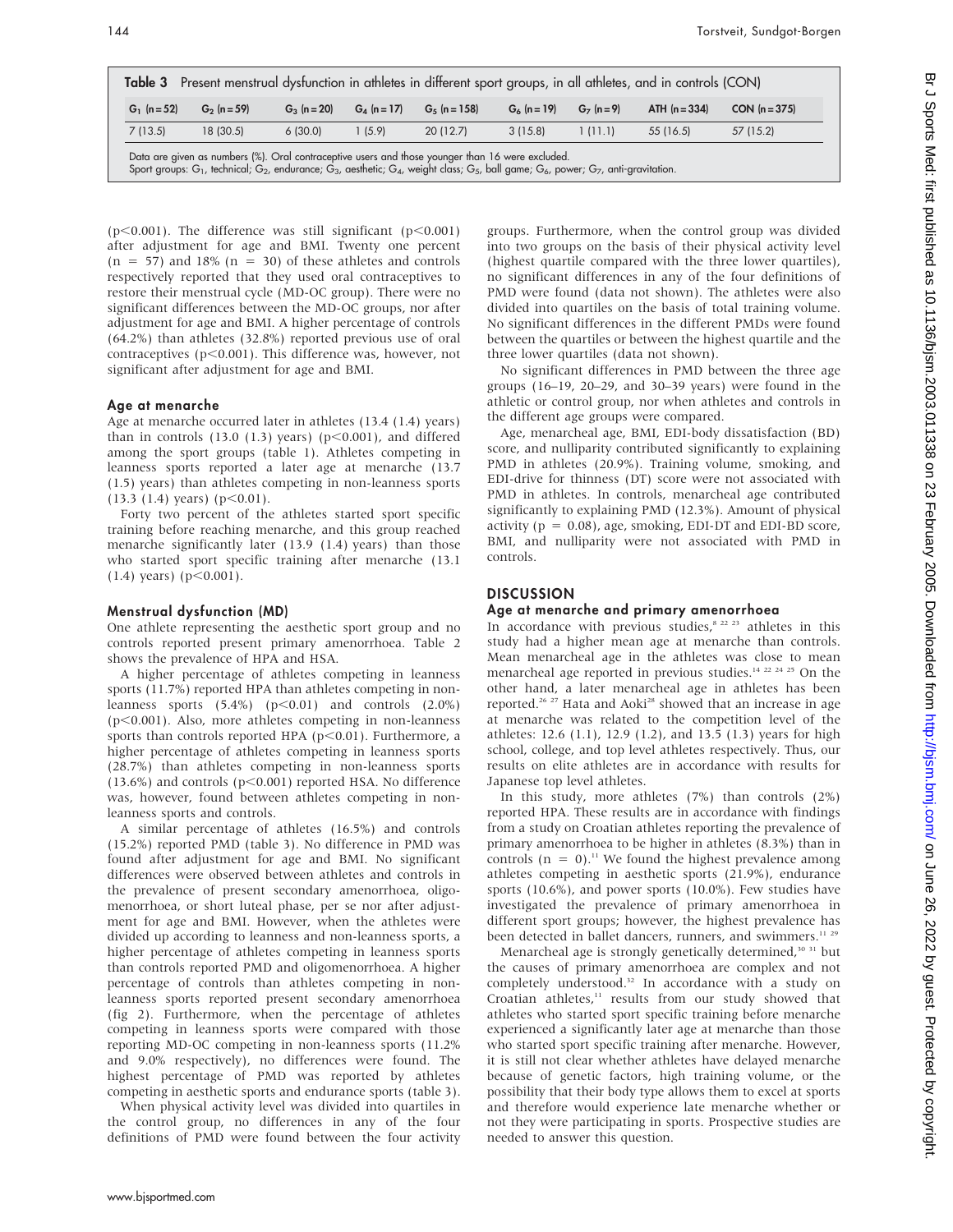### Menstrual dysfunction (MD)

In contrast with other studies, $10-12$  14 33 results from this study show that the same percentage of athletes and controls reported PMD and HSA (adjusted for age). However, on separation of the athletes into two groups, we did find that a higher percentage of those competing in leanness sports than controls reported PMD and HSA. In addition, more controls than athletes competing in non-leanness sports reported present secondary amenorrhoea. This may indicate that competing in sports focusing on leanness and/or a specific weight, but not in other sports, increases the risk of MD, and that normal active women in the Norwegian general population may be at the same risk as elite athletes competing in non-leanness sports with regard to developing MD. In accordance with our results, a previous study on elite athletes showed that the prevalence of MD was higher among athletes competing in leanness sports than among athletes competing in non-leanness sports.<sup>14</sup>

The high prevalence of MD may be explained by psychological stress or genetic factors.8 It has been claimed that amenorrhoea is caused by the woman's psychological preoccupation with weight and thinness which in turn may lead to weight loss.<sup>3</sup> Also, to optimise performance, some athletes diet, use pathogenic weight control methods, and subsequently suffer from energy deficiency. Recent research suggests that lack of energy may be the main cause of MD, $46$ and this may explain the highest prevalence of MD being in athletes competing in leanness sports in this study.

The reasons for the lack of difference in prevalence of MD between athletes competing in non-leanness sports and the controls are uncertain. The prevalence of MD in the nonleanness group may be normal possibly because they do not have an energy deficit. If that is the case, then it would seem natural that athletes competing in non-leanness sports and non-athletic controls have the same prevalence of MD. On the other hand, it should be noted that the definition of short luteal phase used in this study may underestimate the true prevalence of short luteal phase, because short luteal phases occur in menstrual cycles of normal length as well as in short cycles.<sup>34</sup> When it comes to athletes, De Souza et  $al^{34}$  found the three month incidence of luteal suppression to be 79% in regularly menstruating athletes whose cycles were normal in length. It is possible that the athletes in this study suffer from a higher prevalence of short luteal phase than the controls, but this difference is not shown using our definition.

In another Norwegian study,<sup>14</sup> menarcheal age, training volume, BMI, and EDI score contributed significantly to explaining MD in elite athletes. In this study, menarcheal age, BMI, and EDI-BD score, in addition to nulliparity and age contributed to explaining PMD in athletes. The amount of physical activity did not contribute significantly ( $p =$ 0.08) to explaining PMD in the control group. The controls reported being physically active 5.3 (5.3) hours a week, including physical education lessons, recreational sports, and active daily living activities like walking. The high standard deviation indicates that a high percentage of the controls have a high activity level. Recent research suggests that exercise has no suppressive effect on the reproductive system except the energy cost of exercise leading to energy deficiency, $4$  which may be the case in the most active controls in our study.

Looking into the different sport groups, athletes competing in aesthetic and endurance sports reported the highest prevalence of PMD and HSA. The athletes competing in aesthetic sports were younger and had a lower weight than all the other sport groups. Furthermore, previous studies have shown that elite Norwegian athletes competing in aesthetic sports exhibit the highest prevalence of eating disorders and energy deficit,<sup>13</sup> and this could be possible explanations for the high prevalence of MD in this sport group in our study.

There is a lack of studies comparable to ours including a comprehensive elite athlete survey and the strength of a random control group. Other studies have investigated the prevalence of MD among athletes competing in different sports, but they have not included a control group and/or have defined MD differently, and it is therefore difficult to compare their results with our study.<sup>13</sup> 33 35-3<sup>7</sup>

#### Trends in the prevalence of MD over the last decade

To our knowledge, only one published study<sup>14</sup> is comparable to ours with regard to the subjects, methods, and definitions of MD. When comparing the results, a reduction in the prevalence of reported MD was observed over a 10 year period (from 42% to 17% in athletes and from 28% to 15% in controls). It should be noted that the athletic groups in the study by Sundgot-Borgen & Larsen from 1993<sup>14</sup> are comparable to those in this study as they were selected using the same criteria. The control groups, however, differ as they were age and home community matched, and not a representative sample of the general population. This has to be taken into consideration when comparing the results for the two control groups.

The reasons for a decreased prevalence of MD in the elite athletes during the last decade are uncertain. Many courses, workshops, and talks have been arranged for athletes, trainers, leaders, and medical staff over the last 10 years. This work, aimed at increasing the knowledge of, and changing attitudes in order to prevent, the female athlete triad, may partly explain the decreased prevalence of MD in athletes. The fear of increased injury risk—that is, stress fractures and bone loss—associated with MD may have motivated athletes with irregular menstrual cycles to increase their energy intake and/or seek help at an earlier stage than athletes 10 years ago, thereby preventing MD.

Another explanation for the decreased prevalence of MD in elite athletes may be the increase in the prevalence of athletes using oral contraceptives (40%  $v$  28%).<sup>14</sup> This may partially be explained by the fact that clinicians are more likely now to prescribe oral contraceptives to athletes with symptoms of MD to prevent bone loss and injuries. Furthermore, it should be noted that, of the athletes and controls using oral contraceptives, 21% and 18% respectively reported that they used them to regulate their menstrual cycle (MD-OC group). These subjects were excluded from parts of the analysis because of their use of oral contraceptives, so the actual number who experienced PMD may be higher than our results indicate, because of the possible masking effect of the oral contraceptives.

Skeletal demineralisation seems to be caused by both hypo-oestrogenism associated with amenorrhoea and low insulin-like growth factor I caused by low energy availability.<sup>5</sup> Oral contraceptives may restore oestrogen concentrations, but they will not improve nutritional status. Therefore, they may not be sufficient treatment for PMD. Athletes taking oral contraceptives to regulate their menstrual cycle may also have to increase their energy intake; otherwise, they may still be at risk of low bone mass. Moreover, it should be pointed out that oral contraceptives may have a deleterious effect on bone.38–40 This needs to be further investigated.

In addition, more women today tend to use hormonal birth control methods other than oral contraceptive pills than a decade ago. In both the study by Sundgot-Borgen and Larsen $14$  and the present study, participants were only asked about oral contraceptive use, and only the oral contraceptive pill users were excluded from the data analysis. As a consequence, some women who reported regular menstruation, but were using, for example, hormone injections as a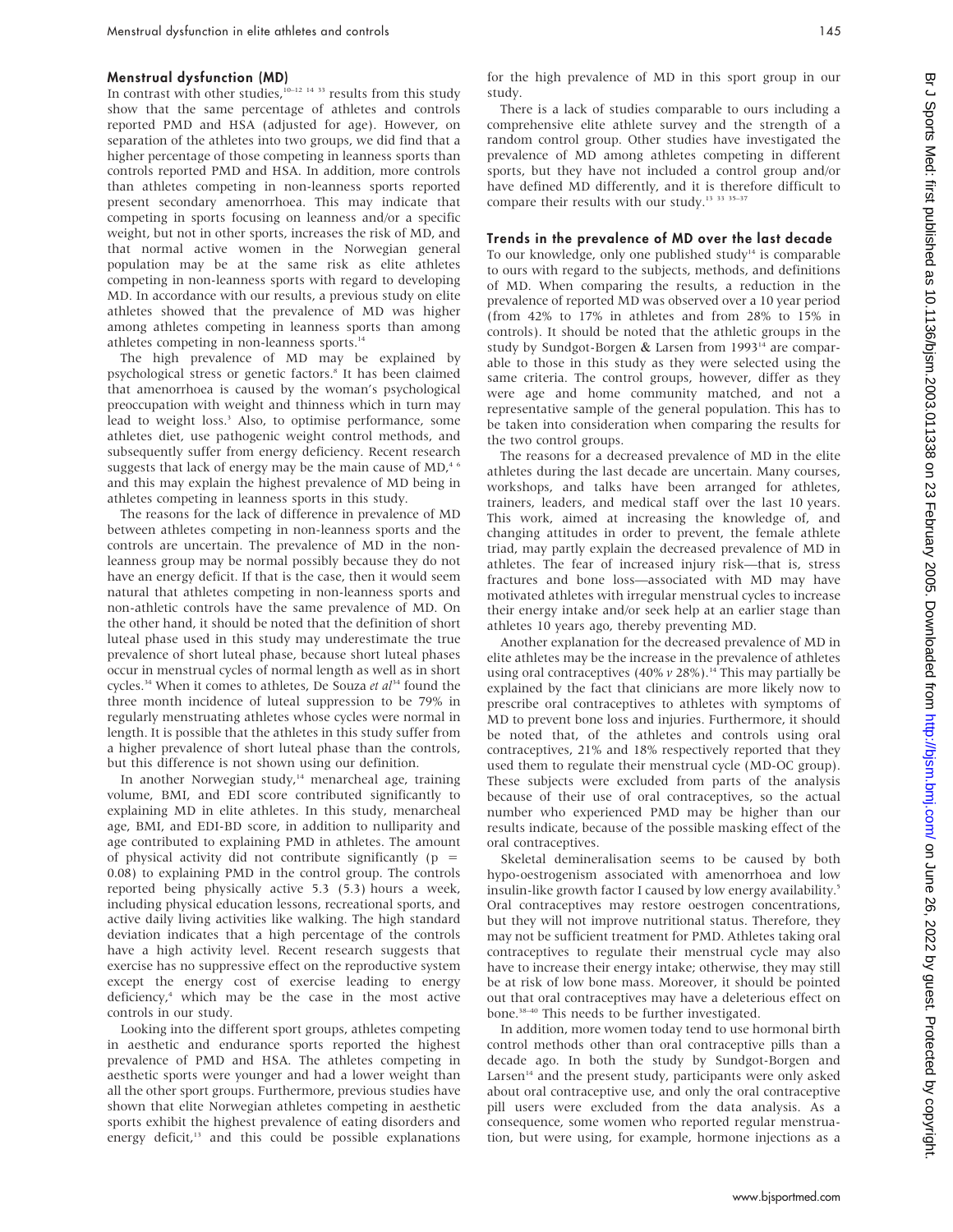A considerable number of female athletes are at risk of disturbed menstrual function.

method of contraception, would not have been excluded from the data analysis.

Differences in age (19.4 (4.3)  $v$  21.3 (5.3) years) and BMI values (20.8 (2.4)  $v$  21.6 (2.4) kg/m<sup>2</sup>) may also be factors in the reduction of MD prevalence in athletes from  $1993<sup>14</sup>$  to 2003. The difference in mean BMI was not conspicuously large. However, the percentage of athletes with low BMI values ( $\langle$ 18.5 kg/m<sup>2</sup>) was higher in 1993 than in the present study (data not shown), and the athletes in the 1993 study were somewhat younger, and a higher percentage had started sport specific training at a young age than the athletes in the present study. There was no difference in training volume between the athletes in the two studies.

When it comes to the non-athletic controls, one can speculate whether the decrease in MD over the last decade is due to the same factors as for the athletes. However, the same percentage of controls used oral contraceptives in the two studies, and mean BMI in the controls was 21.7 (2.9) kg/m<sup>2</sup> and 23.4 (4.3) kg/ $m^2$  in 1993 and 2003 respectively. This is a somewhat larger difference than among the athletes, but not necessarily of relevance. Physical activity level was almost identical in the two groups. A lower activity level was reported in the sample in 1993, but this is possibly because physical education lessons and active daily living activities such as walking were not included. In contrast, the higher actual and gynaecological age in the present study may explain the decreased prevalence in the control groups. A higher mean age may result in an increased probability of a stable menstrual cycle and the possibility of increased numbers of pregnancies, and thus lower prevalence of MD.

#### Limitations

We would like to point out some potential limitations of this study. Firstly, the design is retrospective, which may lead to problems of accurate recall of data on menarcheal age and the menstrual cycle in the past. The main results of this study, however, include present menstrual dysfunction, and questions about the present state should be more valid. Secondly, we chose to survey women in the same age range as the athletes, without matching for age. Unfortunately, the controls turned out to be older than the athletes. We have, however, applied appropriate statistical methods to adjust for this difference. Thirdly, despite the fact that our definitions of MD are in accordance with other comparable studies, some of the definitions related to MD are debatable. As we wanted to include not only amenorrhoea but also short luteal phase, the actual number with short luteal phase and consequently MD may have been underestimated as the result of the study design. Daily hormonal measurements of luteinising hormone and progesterone in the blood or urine for multiple consecutive menstrual cycles has been reported to be the best way to diagnose short luteal phase.<sup>34</sup> This was not possible in this study. Finally, according to recent published studies on MD and energy deficit, it would have been advantageous if we had also investigated energy balance in both athletes and controls. However, this was not possible in this part of the study.

We believe that the results are generalisable to populations of elite athletes in other countries, but the results for the controls may not apply outside of Scandinavia because of the relatively high level of physical activity in this region.

# What this study adds

Athletes in ''leanness'' sports have a higher prevalence of menstrual dysfunction than those in ''non-leanness'' sports and non-athletic controls. Furthermore, the prevalence is lower in both elite athletes and non-athletic premenopausal women compared with a decade ago.

## CONCLUSIONS

This study shows that age at menarche is later in elite athletes than in controls and later in athletes who started sport specific training before menarche than for those who began after menarche. The difference in prevalence of MD between elite athletes and controls is not as large as previously assumed, and, in addition, the prevalence of MD is lower in both athletes and controls compared with one decade ago. However, a higher percentage of athletes competing in sports in which thinness and/or a specific weight is emphasised reported MD compared with athletes competing in sports focusing less on such factors and controls. We believe that MD prevention should not only be aimed at athletes in general, and especially athletes competing in leanness sports, but also at women in the general population.

## ACKNOWLEDGEMENTS

This study was supported by research grants from The Norwegian Olympic Committee and Confederation of Sport, and The Norwegian Foundation for Health and Rehabilitation. We thank Professor Anne Loucks, and Associate Professor Sissel Tomten for their useful comments on the manuscript. We also acknowledge Professor Ingar Holme for statistical advice, Jennifer Arnesen for English revision of the manuscript, and Olov Belander, Elin Kolle, and Katrine M Owe for collecting data.

# .....................

Authors' affiliations

M K Torstveit, J Sundgot-Borgen, Department of Sports Medicine. Norwegian University of Sport and PE, Oslo, Norway

Competing interests: none declared

#### REFERENCES

- 1 Malina RM, Spirduso WW, Tate C, et al. Age at menarche and selected menstrual characteristics in athletes at different competitive levels and in different sports. Med Sci Sports 1978;10:218–22.
- 2 Loucks AB, Horvath SM. Athletic amenorrhea: a review. Med Sci Sports Exerc 1985;17:56–72.
- 3 Otis CL, Drinkwater B, Johnson M, et al. American college of sports medicine position stand. The female athlete triad. Med Sci Sports Exerc. 1997;29: i–ix).
- 4 Loucks AB. Energy availability, not body fatness, regulates reproductive
- function in women. Exerc Sport Sci Rev 2003;31:144–8. 5 Warren MP, Perlroth NE. The effects of intense exercise on the female reproductive system. J Endocrinol 2001;170:3–11.
- 6 Williams NI, Helmreich DL, Parfitt DB, et al. Evidence for a causal role of low energy availability in the induction of menstrual cycle disturbances during
- strenuous exercise training. *J Clin Endocrinol Metab* 2001;8**6**:5184–93.<br>7 **Loucks AB**, Verdun M, Heath EM. Low energy availability, not stress of exercise, alters LH pulsatility in exercising women. J Appl Physiol 1998;84:37–46.
- 8 Constantini NW, Warren MP. Special problems of the female athlete. Baillieres Clin Rheumatol 1994;8:199-219.
- 9 Otis CL. Exercise-associated amenorrhea. Clin Sports Med 1992;11:351-62. 10 Constantini NW, Warren MP. Menstrual dysfunction in swimmers: a distinct
- entity. J Clin Endocrinol Metab 1995;80:2740-4. 11 Dusek T. Influence of high intensity training on menstrual cycle disorders in athletes. Croat Med J 2001;42:79–82.
- 12 Robinson TL, Snow-Harter C, Taaffe DR, et al. Gymnasts exhibit higher bone mass than runners despite similar prevalence of amenorrhea and oligomenorrhea. J Bone Miner Res 1995;10:26–35.
- 13 Sundgot-Borgen J. Eating disorders, energy intake, training volume, and menstrual function in high-level modern rhythmic gymnasts. Int J Sport Nutr 1996;6:100–9.
- 14 Sundgot-Borgen J, Larsen S. Preoccupation with weight and menstrual function in female elite athletes. Scand J Med Sci Sports 1993;3:156–63.